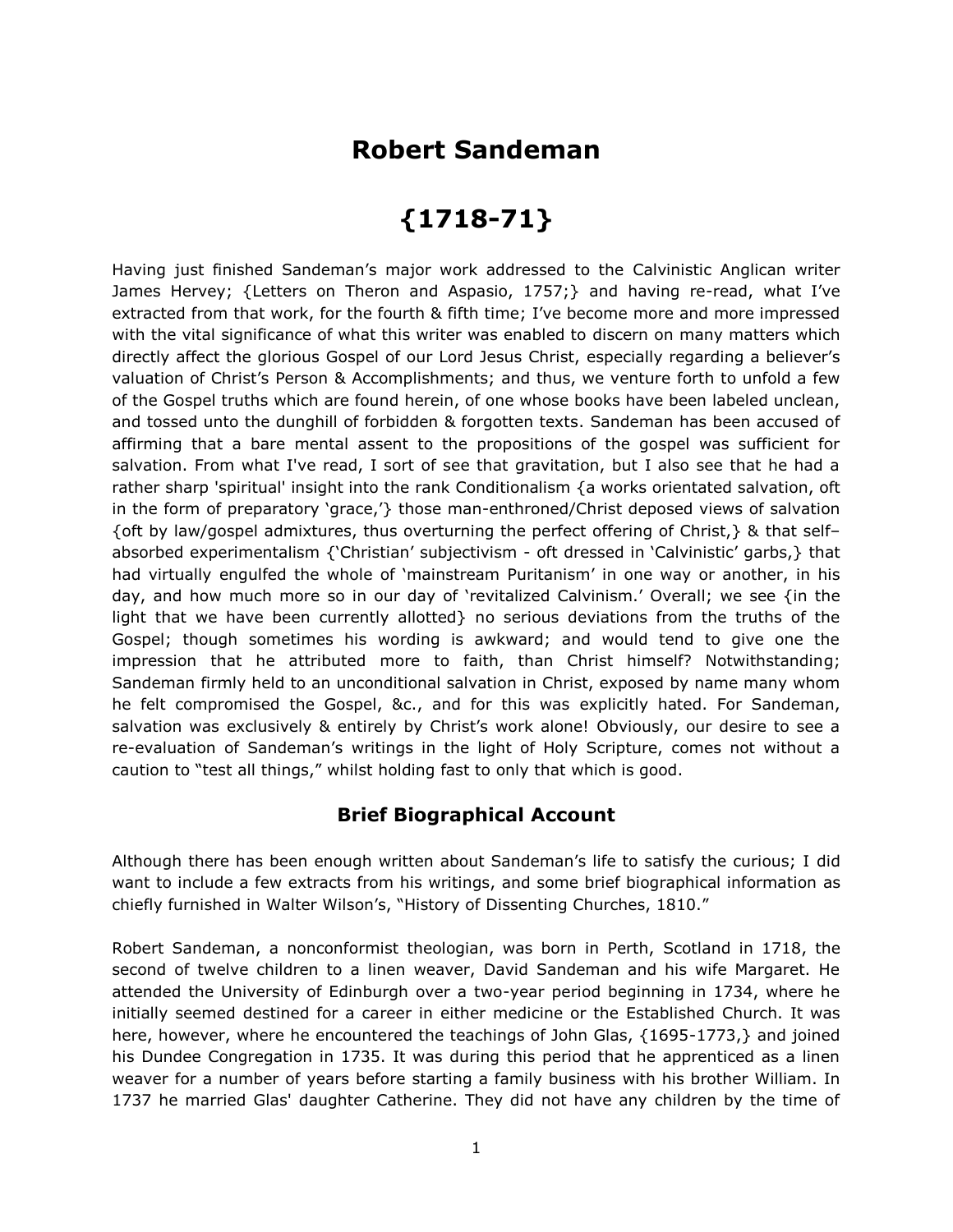her death in 1746. At the age of 26 he was selected as an elder of the Glasite church in Perth. Following her death, Sandeman devoted his life to the Church and Holy Scripture. He traveled between Perth, Dundee, and Edinburgh where he served as elder among these Glasite congregations. In 1757 he came to wider attention by publishing his Letters on Theron and Aspasio, in which he attacked the theology of James Hervey; whose 'Theron and Aspasio' had been published in 1755. He was more forceful than Glas and also more controversial. It was he who was largely responsible for spreading the teachings of Glas, alongside those of his own, both within Scotland and elsewhere. As a result of this, outside Scotland the Glasite denomination was known as Sandemanian, reflecting this revitalized sentiment. He came to America in 1763 where he was instrumental in the establishment of 'Churches' in Boston, Massachusetts; Portsmouth, New Hampshire; and Danbury, Connecticut. He settled in Danbury and remained there until he died on April 2, 1771 at the age of 53 years.

## **SANDEMANIANS**

This denomination originated in Scotland, about the year 1728, and has been distinguished in that country by the name of Glasites. Mr. John Glas, the founder of the group, was a Minister of the Established Church {as were many of his ancestors, as far back to the era of the 'Reformation'} in that Kingdom, but being charged with a design of subverting the National Covenant, and sapping the foundation of all national establishments, by maintaining that the Kingdom of Christ is not of this world, was expelled {suspended from the ministry in 1728 – nine years later he was restored by the General Assembly without motion on his part, to the office of a Minister of the Gospel, but not to that of a Minister of the Church of Scotland, because of his Congregational principals} by the Presbyterian Synod from the Church of Scotland. His sentiments, regarding primarily ecclesiastical matters, are fully explained in a small piece which he published at that time, entitled, "The Testimony of the King of Martyrs," and preserved in the first volume of his Works. In consequence of his expulsion, those who adhered to his teachings formed themselves into separated churches, conformable, in their institution and discipline, to what they apprehended to be the plan of the first churches recorded in the New Testament. According to one source, the Glasites had no Written Creed, as they accepted the Scriptures literally, wherever they could be so interpreted; they had no active propaganda, as they believed that the command to preach the Gospel to every creature was confined to the Apostles; they refrained from religious conversation in mixed companies, but to anyone who asked, they would readily give an account of their understanding of the Gospel, with meekness and fear; they had no missions, home or foreign; and no Sunday Schools, as they contended that parents were to teach their own children.

In 1757, Mr. Robert Sandeman, an Elder in one of these churches in Scotland, published a series of letters, addressed to Mr. James Hervey, occasioned by his "Dialogues between Theron and Aspasio" in which he endeavored to show that Mr. Hervey's notion of faith was contradictory to the Scripture account, and could only serve to lead men, professedly holding the doctrines called Calvinistic, to establish their own righteousness upon their frames, feelings, and acts of faith. These 'letters' were to become Sandeman's definitive statement on Gospel truth & practice, and consequently burst like a bomb into the 'Evangelical Camp' throughout England, Scotland, and the North American Colonies.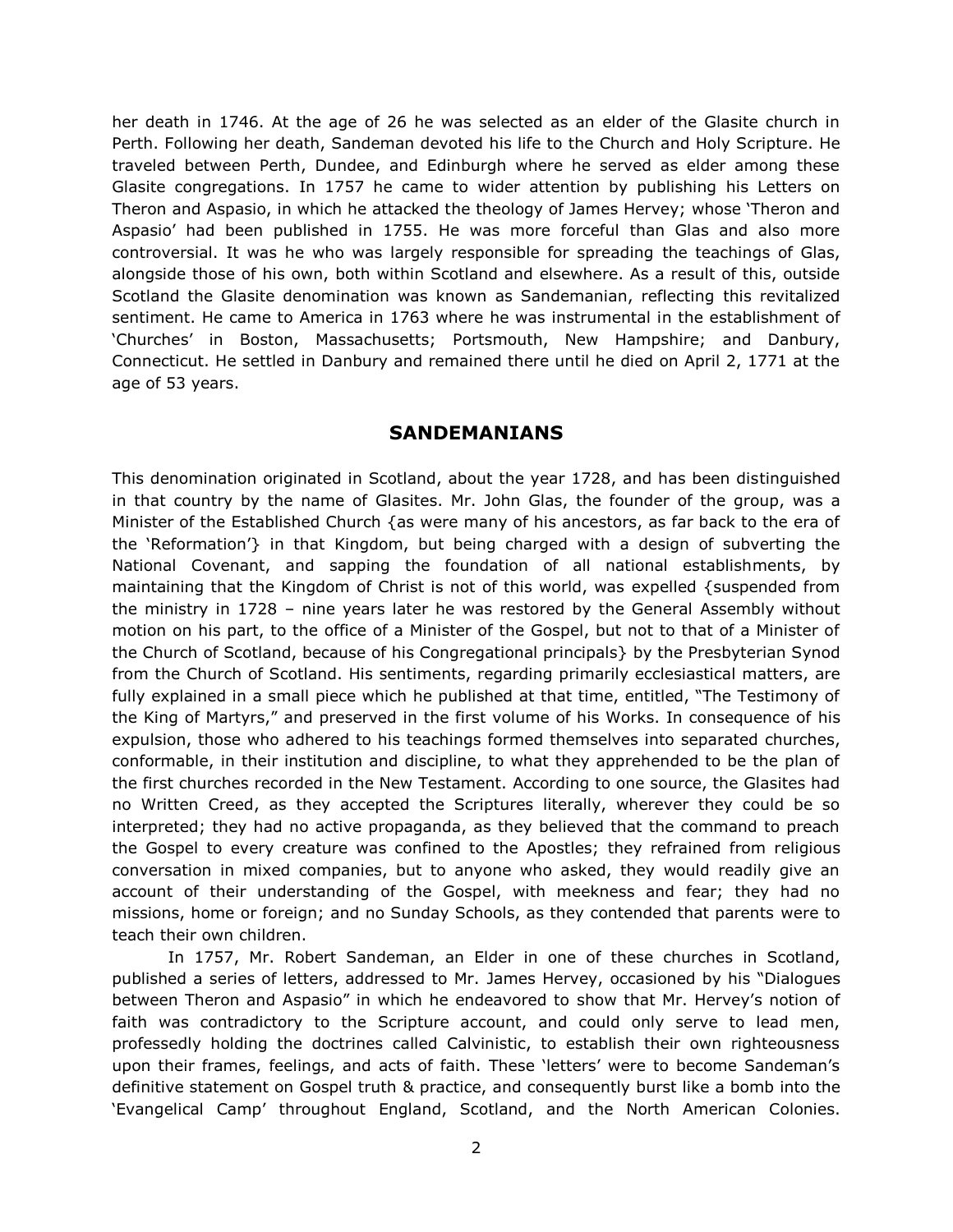Sandeman began with what he perceived as the principal root of a heretical corruption of the Pure Gospel, and that was Arminianism, which he alleged that Hervey advocated despite his limp and superficial creedal adherence to 'Calvinistic' truth. Within these 'letters' Sandeman decisively opposed any teaching that advocated human effort or religious duty, however sincerely devout, {works righteousness, duty faith, preparatory grace &c.,} as could be constructed into a works gospel, and as merits on the part of the individual to obtain salvation.

Sandeman had a sharp perception that the notion of so-called faith which the majority of religionists advocated in their scheme of the Gospel was nothing more than a kind of natural and religious exertion of the mind and will which proved to be no less offensive than other forms of works righteousness. He insisted that men in their blinded opposition to the true revelation of Christ and in accordance with the total depravity of their darkened minds could not as so much as to even think upon {rightly} Christ, because their valuation of his Person & Work would be necessarily diminished and utterly defective; and that God bestowed the gift of faith in Sovereign Discretion and Effectual Application, apart from the 'willing or doing' on the part of the those who sought for some ground of effort/works based assurance apart from the work of Christ Alone. He also emphasized the fact that there was no separating the agency of the Holy Spirit from the Knowledge & Revelation of Gospel Truth, so that those {the elect} whom the Lord would separate unto Himself, would be separated, in fact and effectually, unto the truth of the Gospel. "Knowing, brethren beloved, your election of God; for our gospel came not unto you in word only, but also in power, and in the Holy Ghost, and in much assurance." {I Thes.1:4,5}

Sandeman writes; "As to general calls or invitations with promises annexed, such as, 'Come unto me, and I will give you rest;' it may suffice to say, that all who are led to understand who it is that calls and invites, and how well it becomes him to say, "I that speak in righteousness, mighty to save," are so taught of the Father; they are his called and chosen, to whom the promise belongs. And none but those who understand who it is that calleth, will ever understand what it means to come, or to whom, or yet have a proper relish for the rest promised to those who come. So before it be disputed whether there be any blessings promised to unbelievers to encourage them to come to Christ, it may be proper, first to inquire, whether an unbeliever can have a relish for the blessings Christ promises; for unless this point be first cleared, it is not manifest how they can bear the aspect of encouragements to him."

This led the way to a controversy amongst those who are called Calvinists, concerning the nature of faith; and the effect was that quite a number of men were persuaded of what Sandeman observed, and were consequently compelled to join his efforts; among these were several Independent Ministers, such as Mr. Barnard, Mr. Chater, Mr. Prentice, Mr. Boosey, &c., but the most eminent was Mr. Samuel Pike, who joined the Sandemanian Church in London, in 1765, and became an eminent preacher among them.

In the letters above-mentioned, Sandeman strongly reprobates the writings of several 'Divines' who had obtained a considerable name and reputation in the religious world; men such as Flavel, Whitefield, Marshall, Boston, Guthrie, the Erskines, Watts, Doddridge, Romaine, &c., whom he treated with but little ceremony, considering them as great corrupters of the Word of God, and destroyers of men's souls. Some of these "popular preachers," as he termed them, had, {among other things,} encouraged sinners to believe that the 'favorable symptoms' and those 'gracious' dispositions of their own hearts were the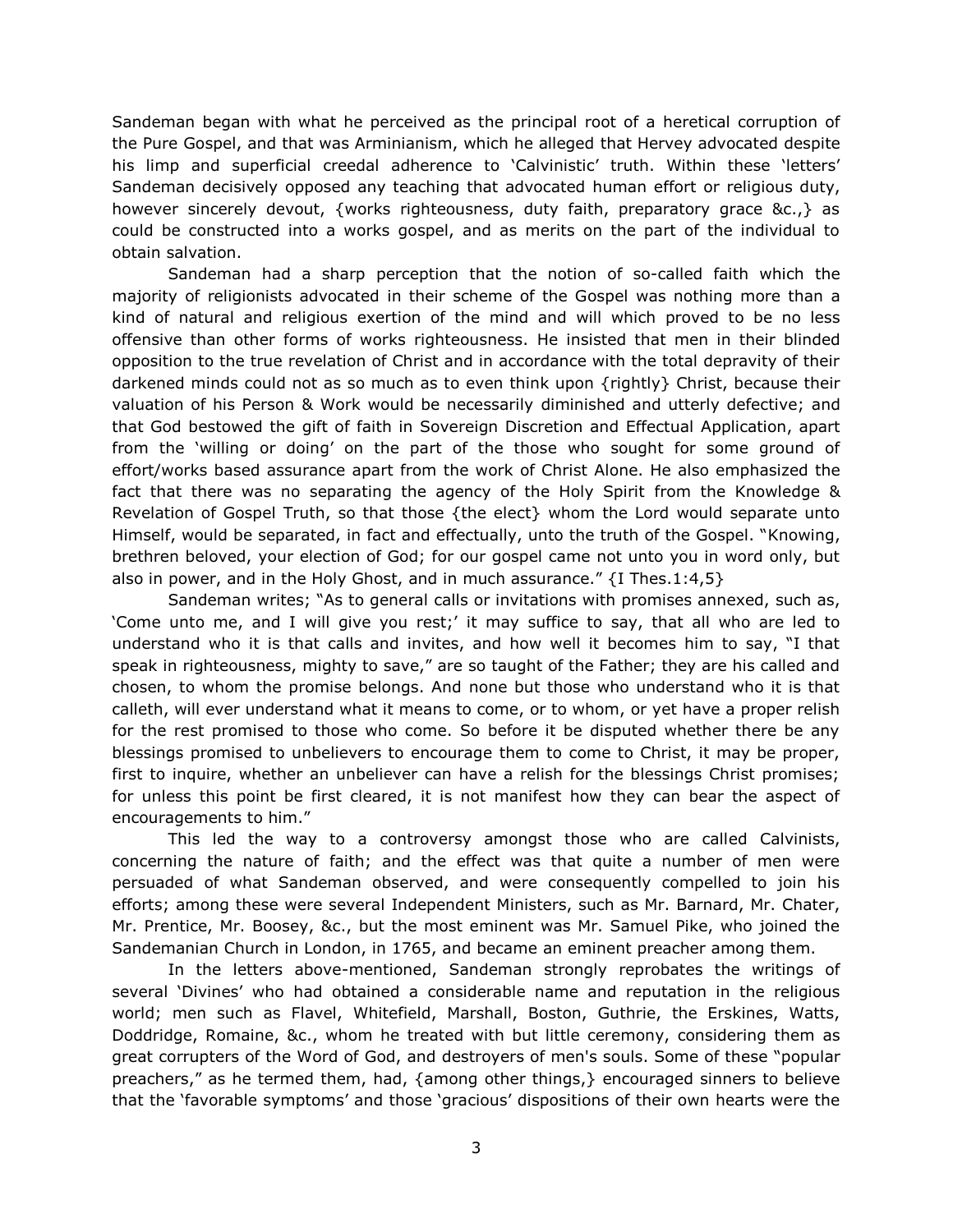ground of their acceptance by God, and the evidence of their being 'in favor' with God. The account he gives of a sinner's justification is as follows: "Every doctrine, then, which teaches us to do or endeavor anything toward our acceptance with God, stands opposed to the doctrine of the Apostles; which, instead of directing us what to do, sets before us all that the most disquieted conscience can require, in order to acceptance with God, as already done and finished by Jesus Christ. What Christ hath done, is that which pleases God; what he hath done, is that which quiets the guilty conscience of man as soon as he knows it; so that whenever he hears of it, he has no occasion for any other question but this, Is it true or not? If he finds it true, he is happy; if not, he can reap no comfort by it. If then we slight the comfort arising from the bare persuasion of this, it must be owing, at bottom, to our slighting this bare truth, to our slighting the bare work of Christ, and our considering it as too narrow a foundation whereon to rest the whole weight of our acceptance with God. Whereas all Christians of the same stamp with Paul, can never see it in too bare a light, and are ready to say, Far be it; that we should glory, save in the cross, where that work was finished." The popular doctrines he considers to spring entirely from the pride of man, who is unwilling to admit the gospel account of acceptance with God, through the work already done and finished by Jesus Christ alone. "Every scheme of religion devised by man, {says he} has been continued for the gratifying of this principle; and from hence every corruption of that religion which came from heaven takes its rise." "There is no occasion to fear that ancient Christianity be injured by debasing the names most highly esteemed amongst men. Christianity rather suffers when the character of God is debased. And this is always done when men go about to vitiate or change the true ground of acceptance with Him."

Again; "Whatever doctrine then teaches us to think, that our friendly correspondence or acceptance with God is begun by our own good endeavors, seconded by the Divine aid, or even first prompted by the Divine influence, leads us to look for acceptance with God by our own righteousness; for whatever I do, however assisted or prompted, is still my own work; otherwise the most common actions of life could not be called our own, seeing in all these we must still acknowledge our dependence on God, "in whom we live, move, and have our being." Agreeably to what is now said, we may find Philosophers and Pharisees, both ancient and modern, in the height of their self-applause, acknowledging Divine assistance, and ready to agree in using language like this, "God, I thank thee for my excellency above other men." We must begin our religion then as we would end it. Our acceptance with God, first and last, must rest entirely on the work finished by Jesus Christ on the cross; or we must betake ourselves to what many call the religion of nature, and what God warrants us to call the religion of pride, as being no less opposite to the law of nature, than to the Gospel."

As to the relentless hostility which he encountered, he says in a letter to a friend, written in 1758, "My friends and I are all well familiarized with the charge of being enemies to Christianity, and destitute of charity; and what is more, we do not want to appear in any other light to our adversaries." "In the one respect, the good people are offended with us for legalism, or setting up the Popish merit of good works; and in the other, for Antinomianism. For you may easily judge, the good people would not find fault with us but for something that is bad." "Our greatest danger is, lest we forget our due regard to the Gospel by paying too much to men. And had I formally understood certain idols of the present generation of Pharisees as well as I do now, I had treated them even less respect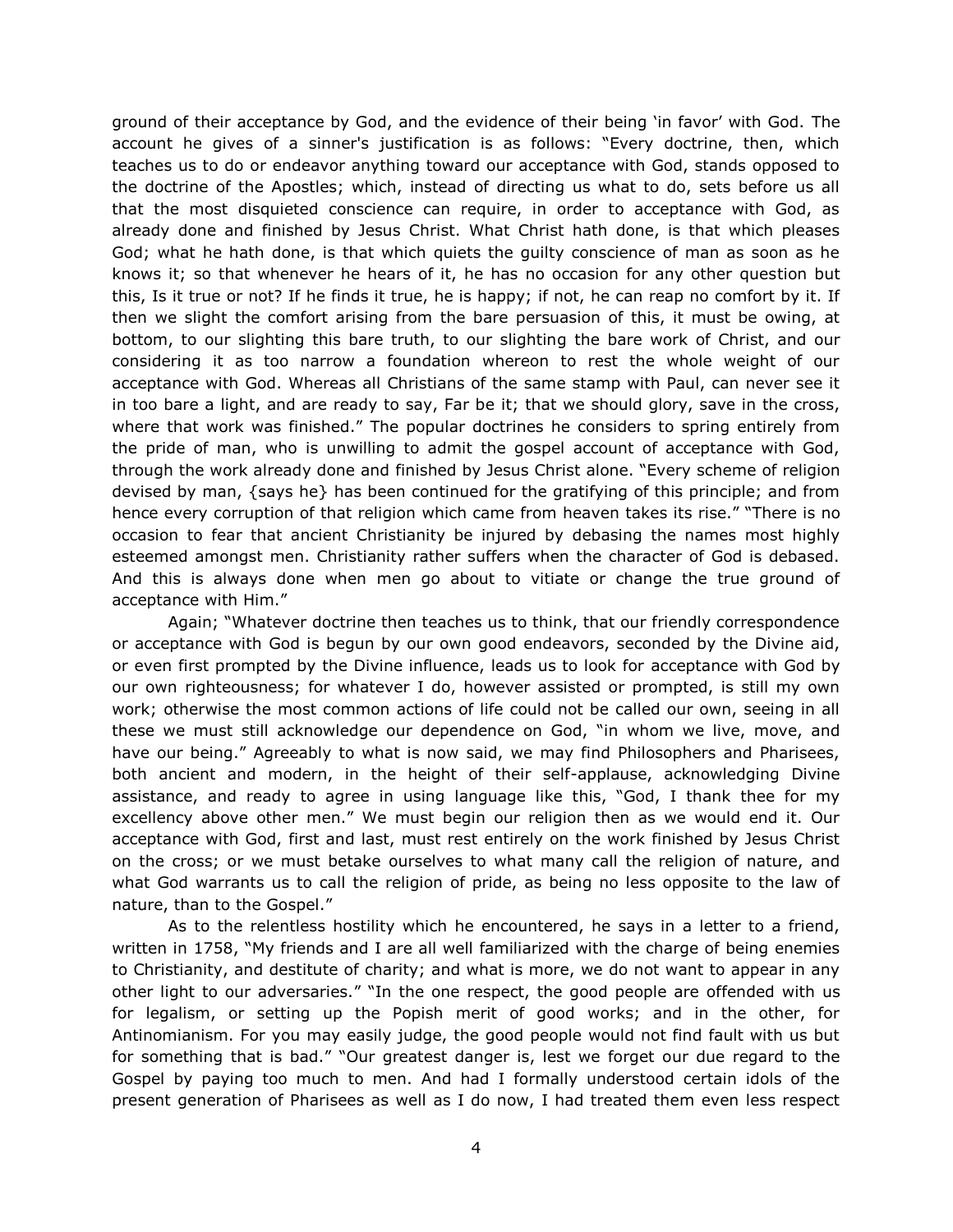than I have done; for my friends and I in evaluating Gospel preachers, judge it safest, first to settle in our minds what is the Gospel that Paul preached; and we consider none as Gospel preachers but those who objectively preach that. If men do not truthfully preach that, it signifies little to us what pretensions they may have to the character of being 'truly gracious persons, sincere in their views, sound in their principles, or having a real love to the doctrines of what is called Free Grace.' Many, it would seem, having first imbibed a high opinion of the goodness of certain eminent preachers, too fondly or inconsiderately presume their doctrine must be sound; and thus the attention of many is drawn away from the ancient form of sound words and simplicity of the apostolic Faith, which insensibly wears out of sight, while the minds of men are occupied with the importance of other things very foreign to it." "I must give my opinion of my own performance, for I am ready to say that I propose to contend for the Divine Righteousness, finished on the cross as the sole requisite to Justification. In evincing this, we look around on all sorts of men, and examine their various pretensions to Righteousness on every side. Whatever we find opposed to or set up instead of the Divine Righteousness we resolutely attack. In doing this, we make use of every weapon that we can lay our hand upon, and according to our various occasions, we lay hold on whatever weapon that we can most readily yield, and by which we may cut deepest, whether it be satire, disdainful irony, the contemptuous smile, indigent frown or more cool reasoning; and all along, we appear to think very gravely that the Scripture supports us in all this. We have a particular eye on Jeremiah's maxim of war, "spare no arrows;" for whatever person or thing is exalted or esteemed in competition with the Righteousness of Christ in the matter of Justification, must draw our indignation, in proportion as we love the Divine Truth."

One reason that Sandeman was so hated in is day is because he was not afraid to expose all, by name, whom he felt had deviated from the true Gospel of Christ. An example, as follows: "Seeing it is the fashion to recommend religious books, I am willing to comply with it for once. If anyone chooses to go to hell by a devout path, rather than by any other, let him study to form his heart on any one of these four famous treatises: Mr. Guthrie's, "Trial of a Saving Interest in Christ;" Mr. Marshall's, "Gospel Mystery of Sanctification;" Mr. Boston's, "Human Nature in its Fourfold State;" and Mr. Doddridge's, "Rise and Progress of Religion in the Soul." If any profane person, who desires to be converted, shall take pains to enter into the spirit of these books, it will be easy to show, from the New Testament, that he thereby becomes twofold more the child of hell than he was before."

Again; "The writer has of late got many recent proofs, clearly showing, how much our modern Pharisees reverence their renowned rabbis above the Scriptures. He has got abundant reason to conclude, that they would easily have indulged him in using great freedom with the gospel, had he only shown greater deference to the revered names of the demi-gods of his country. Moreover, by the general stupid surprise which they have openly avowed at the notion of a devout path to hell, they have shown themselves no less inattentive to the New Testament, than their ancestors were to the Old, who had the assurance to say, "Search, and look, for out of Galilee arises no prophet;" though their own Scriptures showed not only that the great light was to shine in Galilee, but also that the first prophet who preached repentance to the Gentiles, {even Jonah, whom Christ referred to as his corresponding sign, was a Galilean. As to the notion of a devout path to hell, the passages ascertaining and describing such a notion are too numerous to be quoted here. But if any of our modern Pharisees should think the inquiry worth their while they may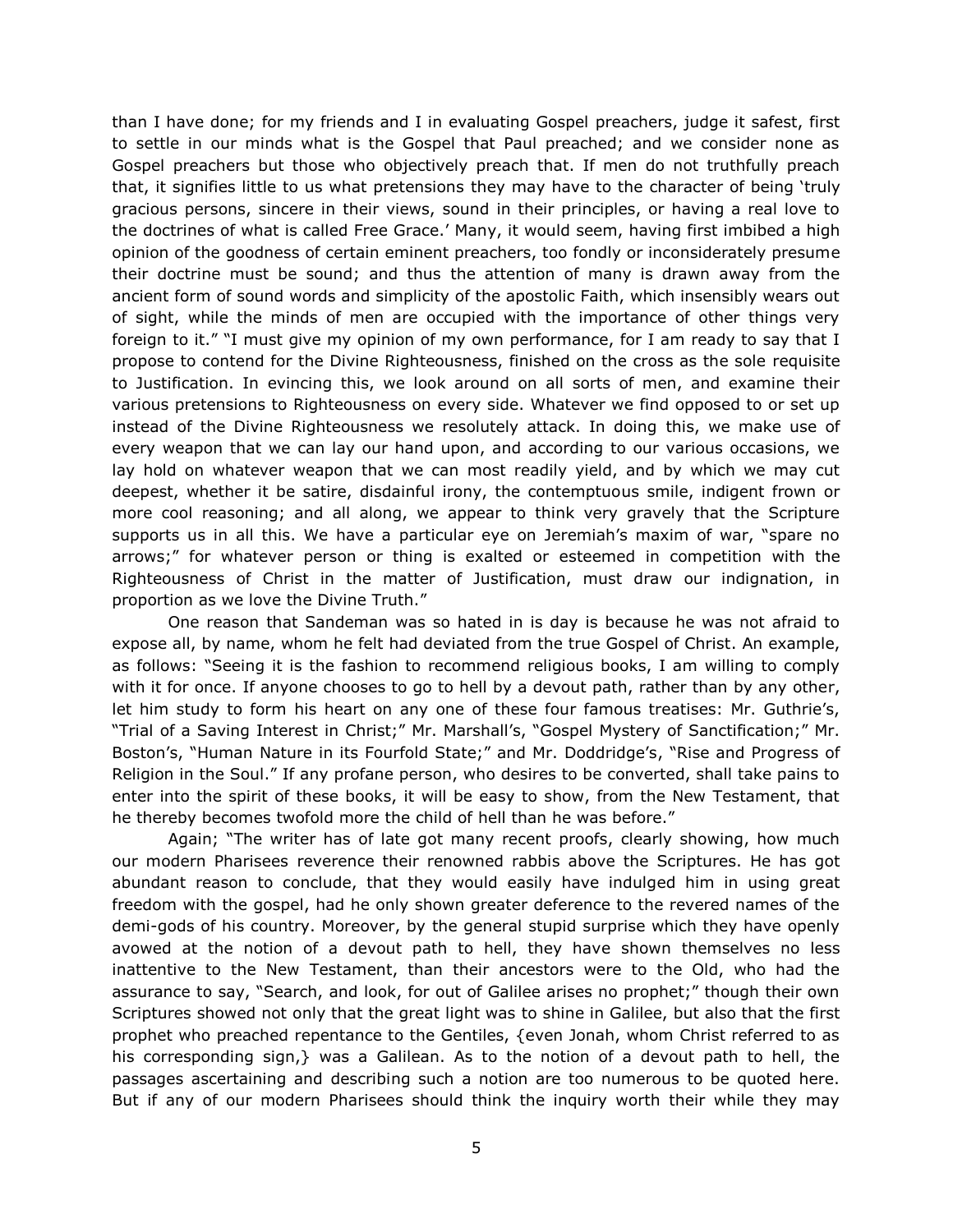consult a concordance, at the word 'hell.' He who has not a concordance, may read the  $23^{rd}$ chapter of Matthew's gospel."

Amid much hostility from the professing 'church,' Sandeman did receive some consolation from a few that had begun to identify with his passionate zeal for the Truth of the Gospel. Among those was Samuel Pike, a Pastor of an Independent Church in London, who heard about the 'Letters' from members of his own congregation, and wrote to Sandeman in 1758. "For my own part, I must profess, that there are many thoughts and sentiments in it that are of great value and importance, apprehending your description, both of the ground of our Justification and the Nature of Faith to be true and just; and hope, so far, have reason to be thankful, that your letters ever came to hand; for they have contributed not only to confirm, but likewise to clear and elucidate my own conceptions on the subject … and I am thankful, because it has been a happy means, under the Operations of the blessed Spirit, of confirming my faith, of clearing my views, relieving my mind, comforting my heart and enlivening my love to Christ." Though Pike initially read Sandeman's work with mingled feelings and many reservations; once he entered into correspondence with Sandeman, he was eventually won over to his sentiments, and ended his days as a Sandemanian.

Oddly; the historian Walter Wilson tries to link John Johnson with Robert Sandeman, where he states that; "there is also another class of Sandemanians called Johnsonians, from Mr. John Johnson, of Liverpool." {History of Dissenting Churches, Vol.3, pg.267} Though there may have been some similarities between these two groups of believers, I think that Mr. Johnson would immediately dismiss any connections with Robert Sandeman; especially since Johnson wrote an entire series of replies to John Huddleston {a Sandemanian} in dissecting a few of his Sandemanian Propositions; published by Huddleston in 1766, under the title of: "The Propositions, which Occasioned the Late Difference and Separation in the Baptist Church at Whitehaven, &c." Johnson writes; "I read with pleasure some Part of the Dialogues between Theron and Aspasio; although I observed many Expressions which hung too loose, too straggling from the solid Foundation of Gospel Truth; some Sentences very flat and dry; dashed with Legality, Tradition, and the Spirit of the World. But still, as his main Design seemed to be the magnifying of free Grace in Christ, I was willing to pass these Defects with Candor; being well assured, that Perfection is not to be expected in any human Composition." Undeniably, both groups like the Brownists of old, were strongly disposed to hold communion with no one outside their immediate fellowship. Their strong aversion to "the popular preachers" led them entirely to disregard the writings of those whom men esteemed as 'sound divines;' and it would seem, that they seldom troubled themselves with theological writers out of their own communion. It should be recorded that both groups were in general well versed in the Sacred Volume, which they substituted for other books, and of which they were, not infrequently, very skillful expounders thereof; also that Seminaries for training young men to the ministry they totally discarded. In fact; all Sandemanians were opposed to the stated ministry and all forms of priestliness. Rather than the terms 'bishop' or 'minister,' they would call their leaders 'elders.'

In conclusion, we insert the following, which may be found in the Preface of Sandeman's book, in relation to how he saw himself in the light of his desire to see the truth of the Gospel set forth.

"As the writer never had the honor to be a reverend gentleman, he has no title to urge on his neighbors his notion of the gospel, under pretense of his being vested with any